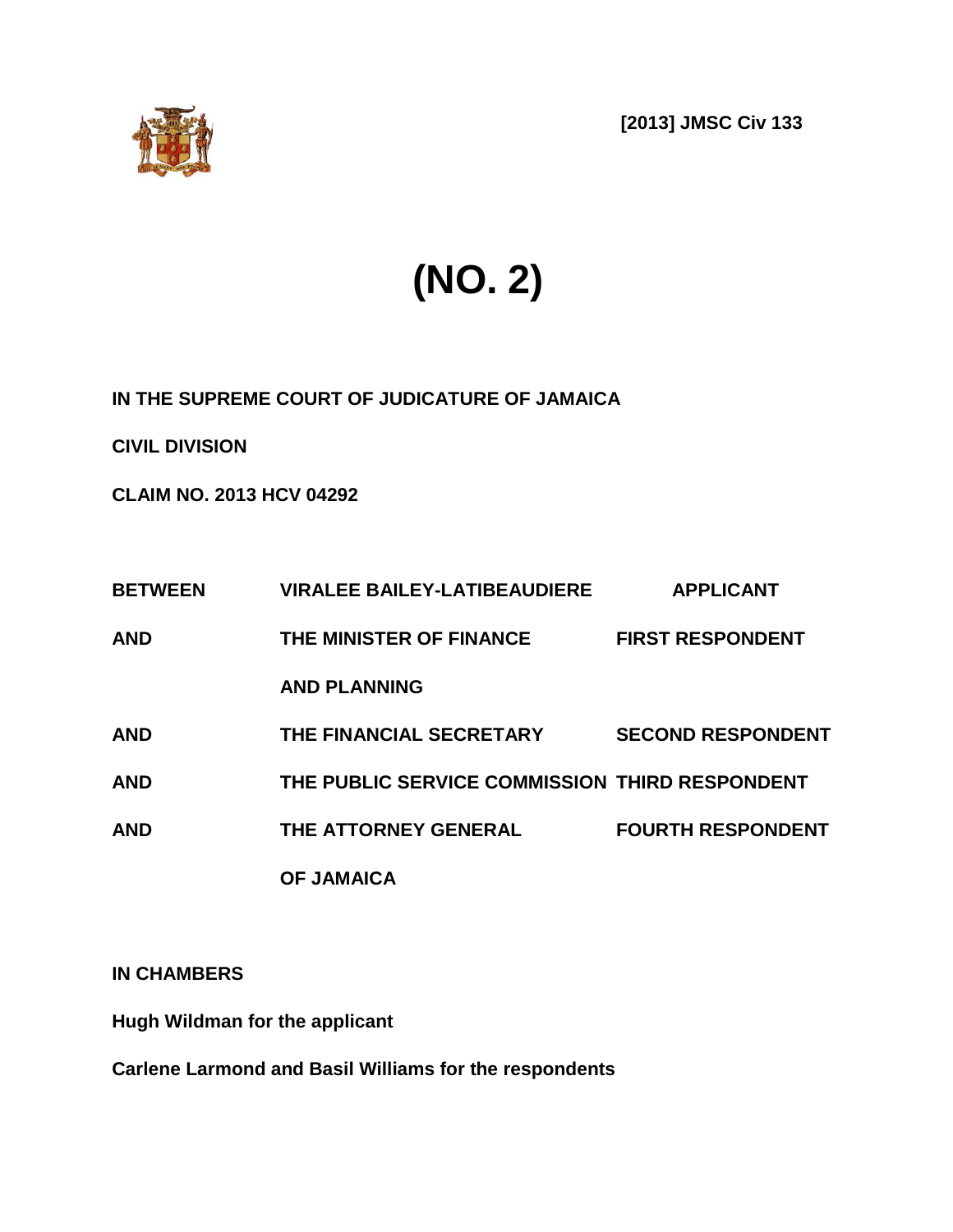#### **September 19, 2013**

# **JUDICIAL REVIEW – LONG VACATION – PART 56 – CLAIM TO BE FILED WITHIN FOURTEEN DAYS OF GRANT OF LEAVE - WHETHER FOURTEEN DAY RULE APPLIES DURING LONG VACATION**

## **Sykes J**

- **[1]** Is it true to say where leave to apply for judicial review as been granted during the long vacation (August 1 to September 15) and the fixed date claim form is not filed within the fourteen-day period stated then there is no recognisable claim before the court because the leave granted lapses? This is the procedural issue that has arisen.
- **[2]** In the previous decision in this matter ([2002] JMSC Civ 127) leave to apply for judicial review was granted on August 22, 2013. The first hearing was set for September 19, 2013. The fixed date claim form was filed on September 18, 2013 and served on September 19, 2013. At the first hearing, Miss Carlene Larmond took the point that the claim form was not filed within fourteen days of the grant of leave and therefore leave had lapsed with the consequence being that there is not any recognisable claim before court.
- **[3]** Mr Wildman said that rule 3.5 of the Civil Procedure Rules ('CPR') applies. It is necessary to set out the contending views.

# **Miss Larmond's submissions**

**[4]** Briefly, Miss Larmond relied on the Court of Appeal's decision of **Orrett Bruce Golding and The Attorney General of Jamaica v Portia Simpson Miller**  SCCA No 3/08 (unreported) (delivered April 11, 2008). In its barest form the decision of that case is that once leave to apply for judicial review is granted the applicant must file the claim form within fourteen days of the date of the grant of leave and unless that time limit is met the leave lapses. It was also held that the court had no power to extend time within which to file the claim form. The major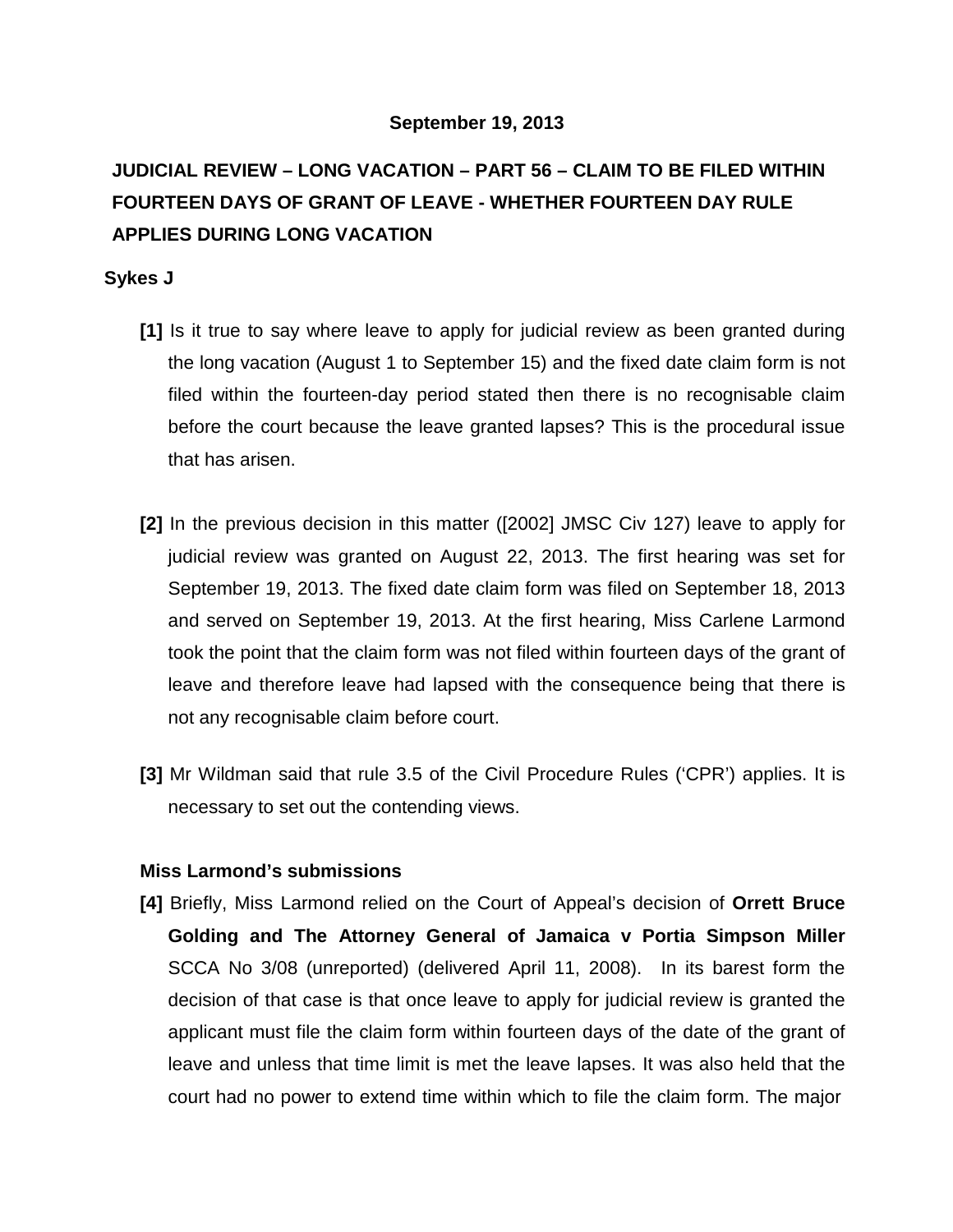legal premise for these conclusions was that Part 56 of the CPR which governs judicial review application was self-contained and unless there was something within Part 56 itself that referred to some other rule, then no other rule could be relied on. The practical result of this was that Mrs Simpson Miller's application for extension of time within which to file the claim form after leave was granted could not be granted.

**[5]** According to Miss Larmond it is the same thing that has happened to Mrs Bailey-Latibeaudiere. She was granted permission to apply for leave on August 22, 2013 and should therefore have filed her claim form not later than September 4, 2013. Consequently, according to learned counsel there is no claim before the court and so there is nothing for the court to manage. The learned President stated that:

> *Where it is intended that these special rules are to be affected by other rules, it is so stated.*

- **[6]** Inferentially, where it is not so stated then the other rules do not apply. It is not quite clear where 'so stated' means explicitly stated or implicitly stated.
- **[7]** Smith JA took the view that the provisions for extension of time found in rule 26 could not be relied on because '[a]n application for an administrative order only get to the case management as contemplated by rule 56.13 after leave has been granted and the claim for review has been made within the time prescribed by rule 56.4 (12)' and therefore rule 26 is not applicable at the leave stage (pp  $17 -$ 18). Harris JA also concluded that the power to extend time can only arise after a claim has been filed pursuant to the grant of leave.

#### **Mr Wildman's submissions**

**[8]** Equally brief was Mr Wildman. He relied on rule 3.5 (1) and (2) which states: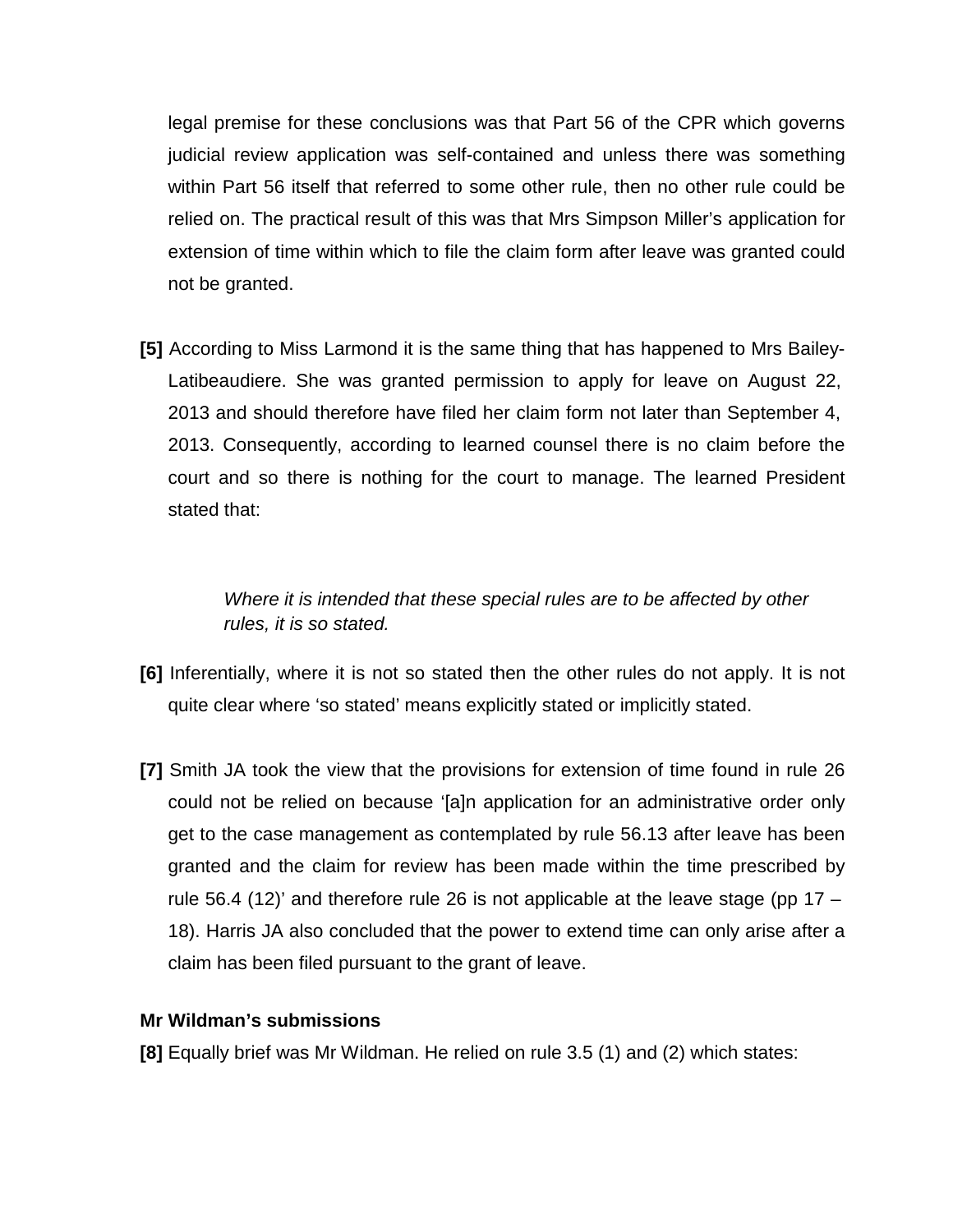*(1) During the long vacation, the time prescribed by these Rules for filing and serving any statement of case does not run.*

*(2) However this rule does not override any order of the court which specifies a date for service of a statement of case.*

- **[9]** Mr Wildman's position was that the claim form falls within the definition of statement of case (see rule 2.4 of the CPR). Counsel also submitted that Part 56 is silent on what happens during the long vacation and so the fourteen - day rule to file the claim form has no application to this case. He further submitted that the court did not, during the long vacation or indeed at any time, make any order, under section 3.5 (2), specifying the time within which fixed date claim form should be filed. Therefore, counsel concluded, since the court did not make any order under rule 3.5 (2) and therefore rule 3.5 (1) applies. The result being that time did not run during the long vacation. Time began on September 16, 2013, when the Michaelmas Term began and so the applicant is within time when she filed her claim form on September 18.
- **[10]** Miss Larmond's reply was that fourteen days means just that and if Part 56 is silent on what happens during the legal vacation then the fourteen-day period stated in rule 56.4 (12) applies. Counsel relied on the observation of Panton P at paragraph 10 of his reasons in **Golding** to support the proposition that rule 3.5 (1) cannot alter the effect of rule 56.4 (12) unless Part 56 expressly says so.

#### **Resolution**

**[11]** This court appreciates the force of Miss Larmond's position and the strength of Mr Wildman's opposition. This court starts from the position that a litigant should not be denied access to the court without very good reason. The court has examined the **Golding** case and observed that there was no reference in that case to rule 2.2 (1) and (2). This rule states: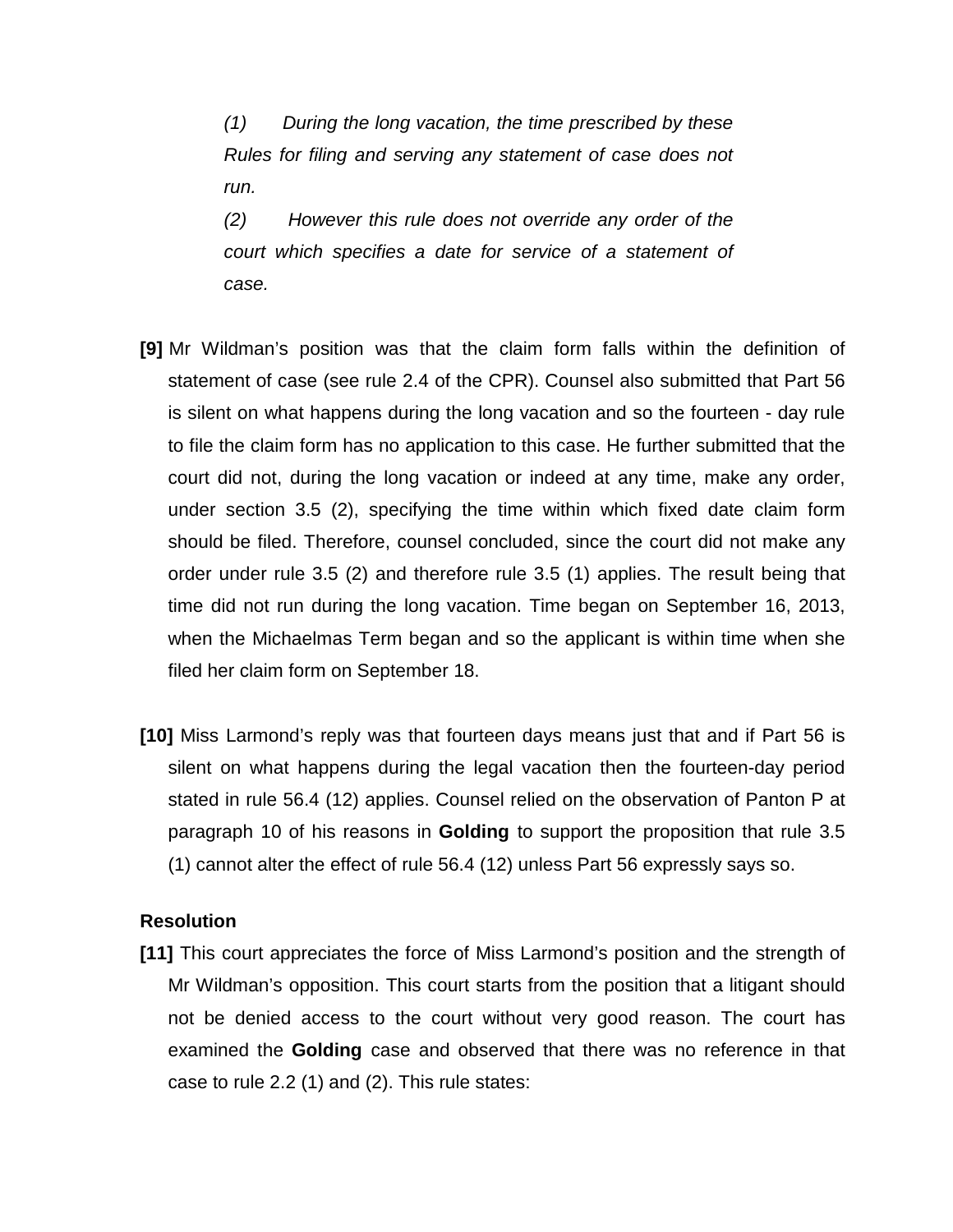- *(1) Subject to paragraph (3), these Rules apply to all civil proceedings in the court.*
- *(2) "Civil proceedings" include Judicial Review and applications to the court under the Constitution under Part 56.*
- **[12]** The court accepts that Part 56 is silent on what happens during the long vacation and it would seem that in light of wording of rules 2.2 and 3.5, that time does not run during the long vacation. This court is not convinced by an argument from silence should be used to shut out the applicant where there a clear rule that speaks to the long vacation.
- **[13]** The true position would seem to be that where there are rules of general application in the CPR and a specific part does not address an issue or provides a rule contrary to the general rule then that general rule applies unless there is some compelling logic to hold otherwise.
- **[14]** In **Golding**, part of the time within which to file the claim form extended into the break between the Michaelmas Term and the Hilary Term. In that case, leave was granted on December 13 and according to the learned President, the claim form should have been filed on December 27. There is no rule that stops time during any vacation except the long vacation. Part 56 does not deal with time during vacations, long or otherwise. It is not surprising that the President, in effect, held that time continued into the Christmas break. The fourteen-day rule would undoubtedly apply.
- **[15]** Here, however, there is a specific rule governing the long vacation regarding time for filing and serving documents. Since Part 56 is silent on the long vacation then it appears that rule 3.5 applies because rule 2.2 says that the CPR applies to all civil proceedings (except those exempted). Judicial review falls within the definition of civil proceedings and so is governed by rule 3.5.